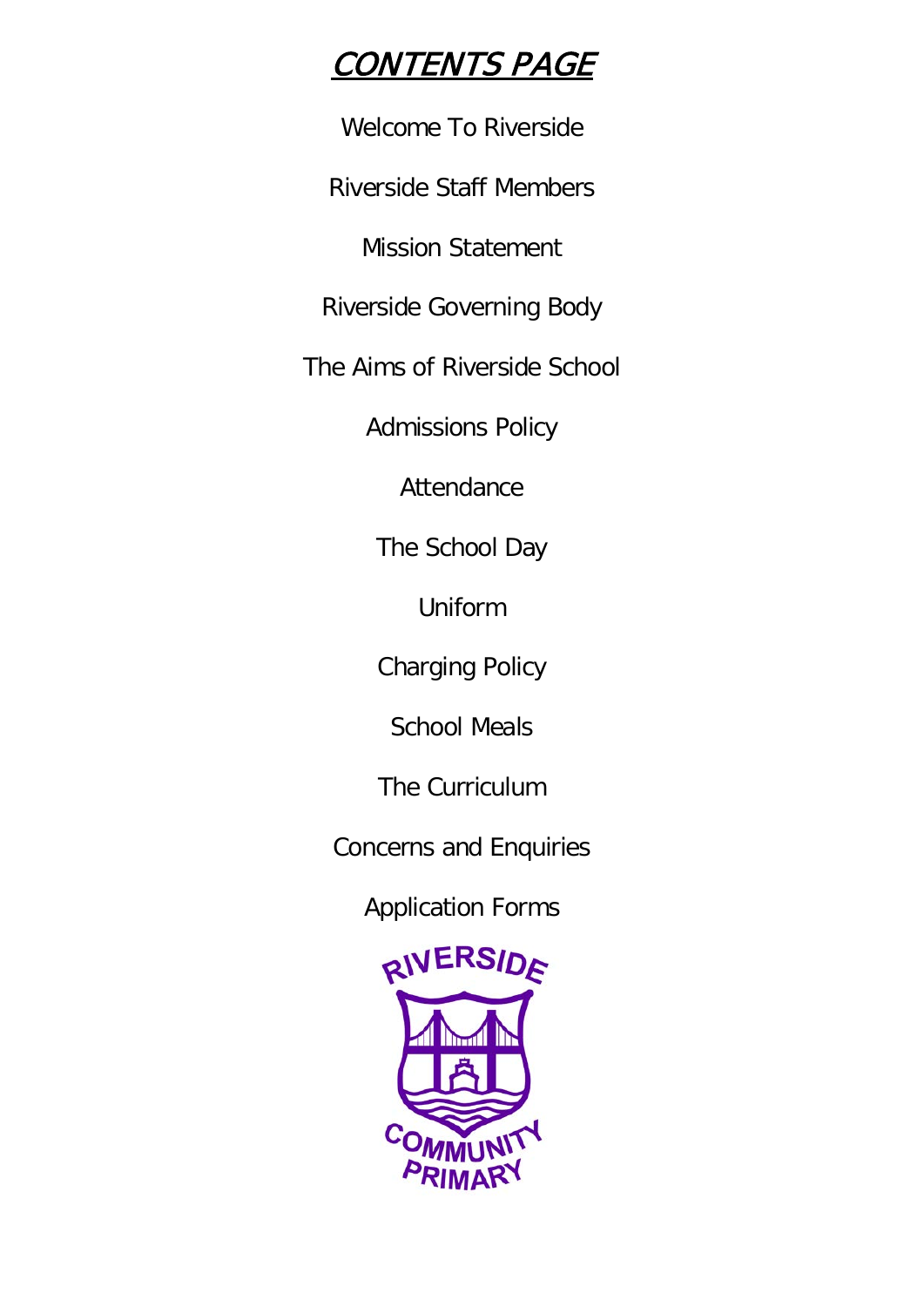# WELCOME TO RIVERSIDE

Riverside Community Primary School is very lucky to be situated on the banks of the River Tamar.

The purpose built accommodation is designed to provide a high quality education in first rate facilities designed for the 21<sup>st</sup> Century.

The school has 21 class bases, a nursery unit, a drama studio and a large multi use hall. Externally there is a large play area, a first rate football pitch and an exciting wildlife garden. The purpose built kitchen provides nutritional hot meals daily.

At Riverside we aim to work in partnership with parents to provide each child with the best possible education both academically and socially. Great care is taken to ensure that the talents and needs of each child are recognised and valued. Above all, our school is a place where mutual respect for all is encouraged.

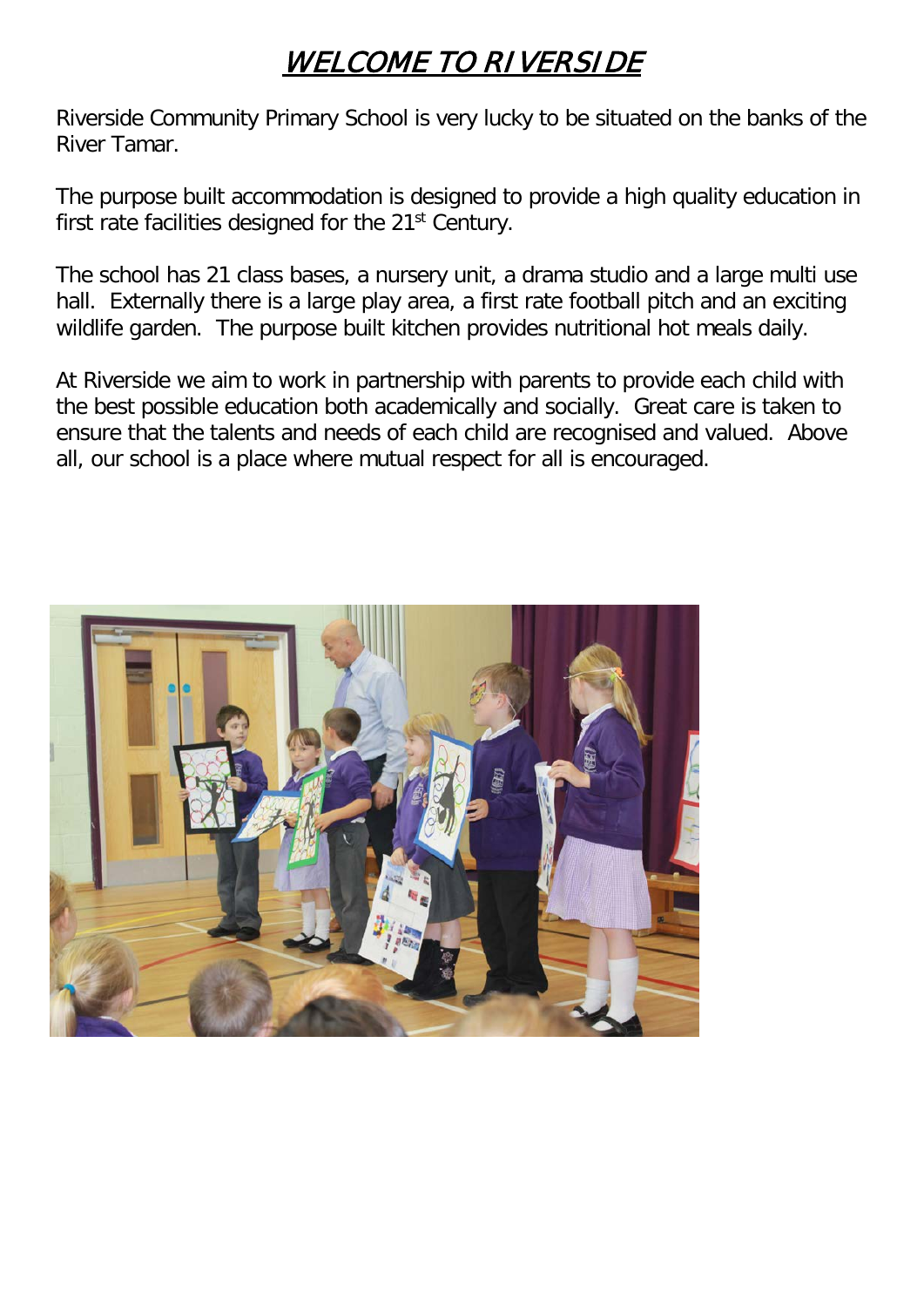### RIVERSIDE STAFF MEMBERS

## **Head Teacher** - Mr Brian Jones **Chair of Governors** - Mr Colin Cox

#### **Inclusion Coordinator ICT Technician Librarian** Mrs A Warren **Mr S Carpenter** Mrs A Stewart

### **Multi Agency Coordinator Family Support Adviser**

Mrs K Wilkes Mrs H Dyer

Miss M Ansell Miss A Babcock Mrs J Bush Mrs N Boyns Miss S Davies Mr M Brown Miss B Doidge Mr E Carr Miss K Downton Miss N Coyde Mrs C Drewery Mrs M Crowley Mrs K Oxland<br>
Miss F Payne Mrs T Webb Miss E Payne Miss R Daw Mrs J Kendall-Jones Miss M Kent Miss C Higgins Mrs D Mee Mrs L Adam Mrs J Macpherson Miss L Maclellan Mrs T Allen Miss E Main Miss R May **Mrs S Beveridge** Mrs C Manley<br>Mrs K Nosworthy **Mrs H Mrs H Ford** Miss S Manley Mrs K Nosworthy **Mrs H Ford** Miss S Manley<br>Miss S Wilmshurst Mrs Mrs I Brownlow Miss R Martin Miss S Wilmshurst Mrs L Brownlow Miss R Martin<br>Mrs S Pearce Miss N Miller Mrs S Perrow-Smith Mrs J Mapps Miss T Clayton Mrs C Parker Miss N Sharp Mrs C Prowse Mrs S Pogson<br>
Miss C Smith Mrs J Cripps Mrs X Pulesto Miss F Summerfield Mrs C Curtis Mrs J Sinclair<br>Mrs N Turnock Miss P Banks Mr A Morris Mrs N Turnock Mrs J Hobbs Mrs D Davidson Mrs W Kalski Mrs L Roberts **Mrs S Dixon** Miss D Warden Mrs T Weekes Mrs K Vickery Miss H Hewer Miss E Eastwood Miss C Westlake Mrs G Watson

## **Administrators Breakfast Club**

Mrs L Moran (Senior) Mrs C Colwill<br>Mrs D Leonard Mrs Miss K Colwill Mrs D Leonard Mrs P Wardle Ms A Mallett Miss L Dugay Miss S Newton

## **Facilities Manager Cook First Aider First Aider Mr T** Ferguson **Mr T** Ferguson

Mr T Ferguson Mrs C Roberts Mrs Ms A Perring

#### **MTAs**

Mrs G Marner (Senior) Mrs L Jones Mrs C Colwill<br>Mrs A Ford Miss J Trewin Miss J Trewin Miss L Young Mrs A Ford Miss J Trewin Miss L Young Miss K Colwill Mrs L Bartram **Miss M Meenan** Mrs J Smith Miss S Newton **Mrs K Smith Mrs H** Mrs L O'Brien<br>Miss M McTierney Mrs D Leeson Miss M McTierney

**Assistant Head Teachers** - Mrs Clare Willcocks & Mr David Yuill

Mrs S Carpenter

#### **Teachers Higher Level Teaching Assistants**

Mrs J Chenery Miss N Miller<br>
Miss K Clark Miss L Nicholls Mrs J Cripps Mrs Z Puleston Mrs N Harris Mrs S Watson Miss E Havter Mrs H Webster Mrs C Ide Mrs K Whitta Mrs J Keith Miss L Wilkinson Miss M Leaves Miss M Wilson Miss A Lowe Mr T Locke Miss J Jackson Miss S Trim Miss S Wadlan Mrs R Clarke

Mrs W Pengelly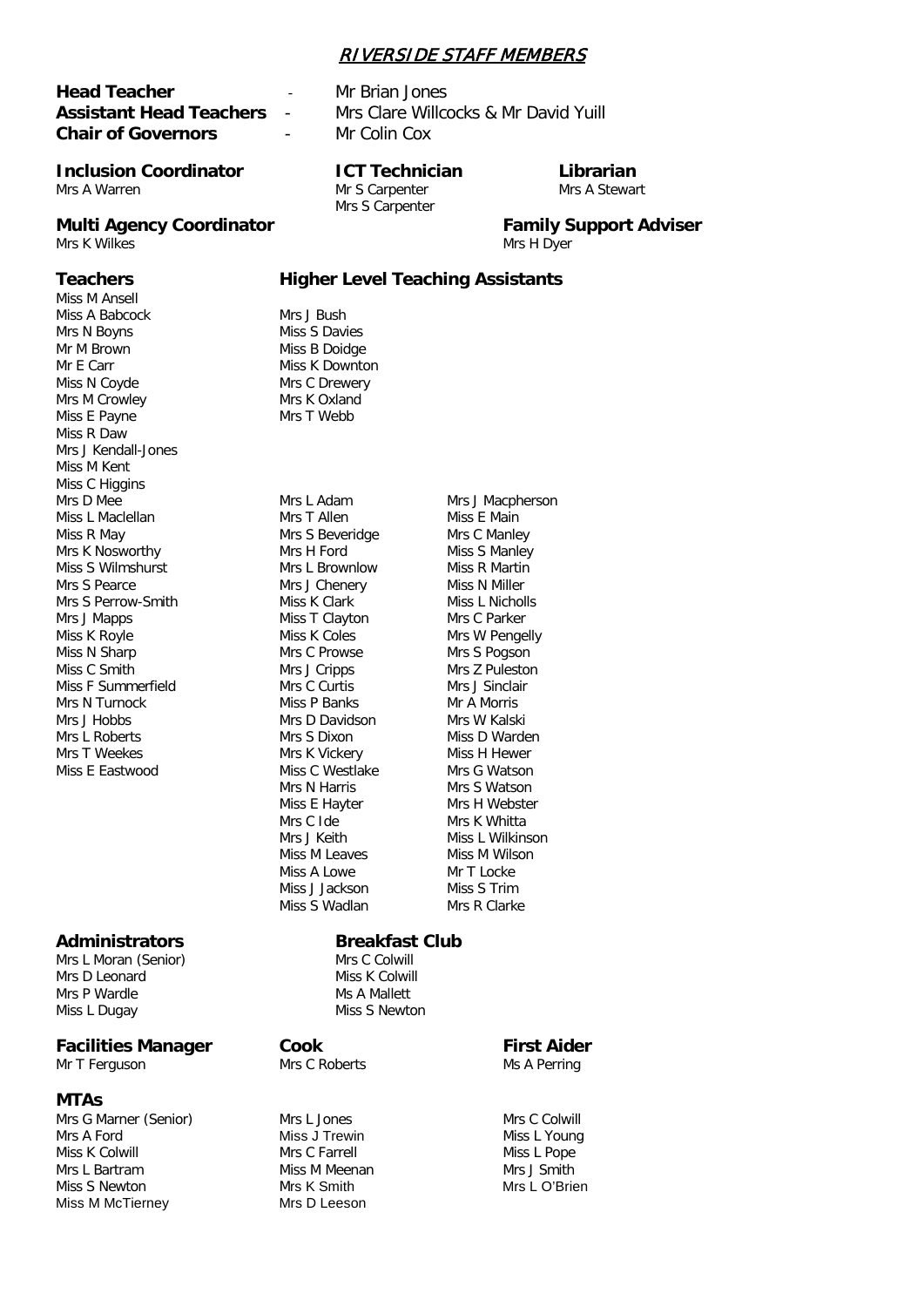## **MISSION STATEMENT**

**At our school, staff, children, parents and governors work together in partnership.**

**We acknowledge that everyone is special, valued, safeguarded and has equal opportunities.**

## **RIVERSIDE GOVERNING BODY**

## **FOUNDATION GOVERNOR**

- Mr Colin Cox
- Mrs Jane Ford

## **HEADTEACHER**

• Mr Brian Jones

### **PARENT GOVERNORS**

- Mr Anthony Launce
- Mr Benjamin Ham
- Mrs Joanne Trewin
- Mr Greg O'Reilly

## **LOCAL AUTHORITY GOVERNORS**

• Cllr George Wheeler

### **STAFF GOVERNORS**

• Mrs Teresa Weekes

## **CO-OPTED GOVERNORS**

- Mrs Catheryn Niazi Ghadim
	- Mrs Joy Bush
	- Mrs Miranda Crowley
		- Miss Ruth Sayers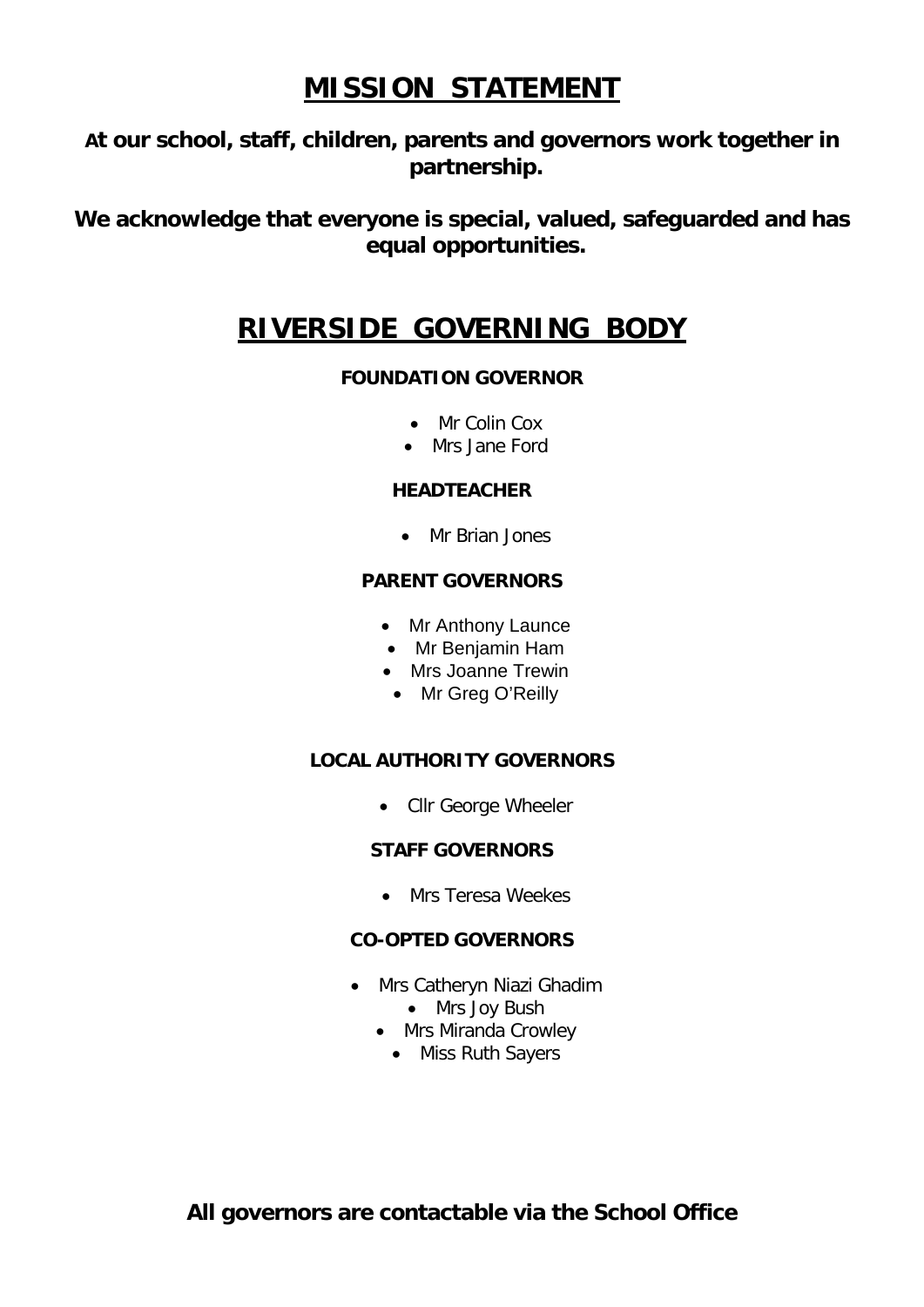## THE AIMS OF RIVERSIDE SCHOOL

- Create a well organised, safe and happy school community in which each individual is valued, and therefore able to become a responsible, independent and confident person.
- Encourage all children to achieve their true potential through structured and stimulating teaching, by providing a balanced and appropriate curriculum.
- Foster in each child the ability, to think, question and discuss rationally, so that every child can achieve academically, creatively and physically. Children learn and develop at different rates and we will endeavour to help, encourage and motivate each child in our care.
- Set realistic standards of discipline, behaviour and moral values within an atmosphere of support and mutual respect in partnership with parents. This will be in line with the School's Safeguarding Policies.
- Reflect and celebrate the diversity of the wider community that we serve.

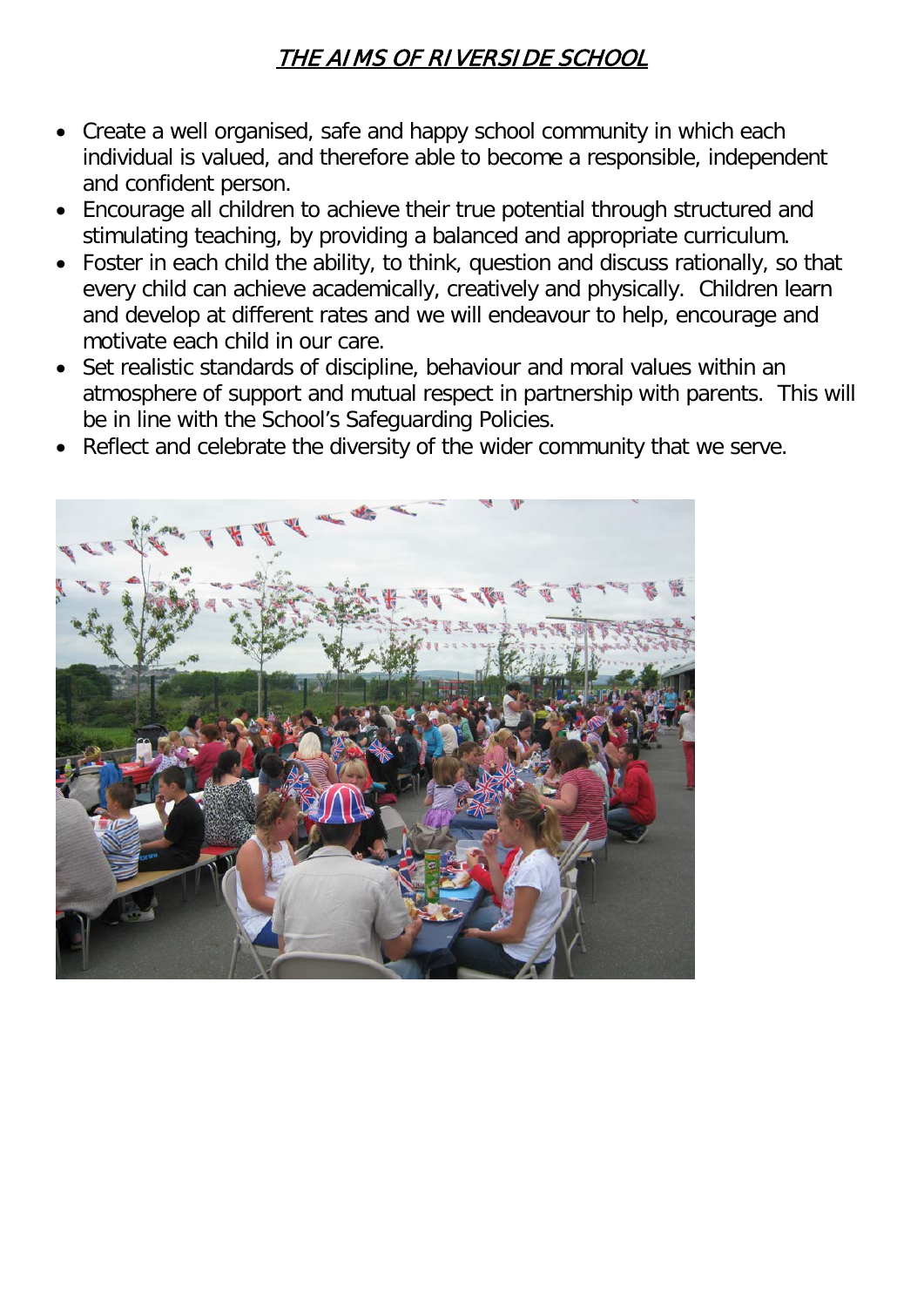## Admissions Policy

Children are required by law to receive a full time education from the beginning of the school term after they reach the age of five years.

At Riverside School children who are five between September and August are admitted before their 5<sup>th</sup> birthday, although we often advise a short initial period of part-time attendance to allow children to get used to the transition between home and school.

Our Nursery Class provides places for up to 72 children aged 3 & 4, these places are part-time (36 morning or 36 afternoon). When there is a waiting list for the Nursery an admissions panel consisting of school staff, our Community Health Visitors, the Early Years Advisor and representatives from the Children's Speech and Language Service and Social Services meet to allocate places.

You will be asked to complete a registration form before or at the time of your child's enrolment at the school.

The School's staff and governors are working hard to develop the Riverside Community and we especially welcome children from the immediate area into our school.

## Attendance

Please ensure that your child attends school regularly and on time. If your child is absent from school please adopt the following procedure:-

- $\cdot$  Telephone the school on the first day of absence, with the reason for absence.
- $\triangle$  Keep the school informed of progress and likely return date.
- Upon returning to school, please provide written details of their reason for absence.
- Try to keep all medical appointments (i.e. hospital, dental, doctor's etc.) out of school hours.
- ◆ When an appointment is during the school day please support the absence with the relevant letter, appointment card wherever possible.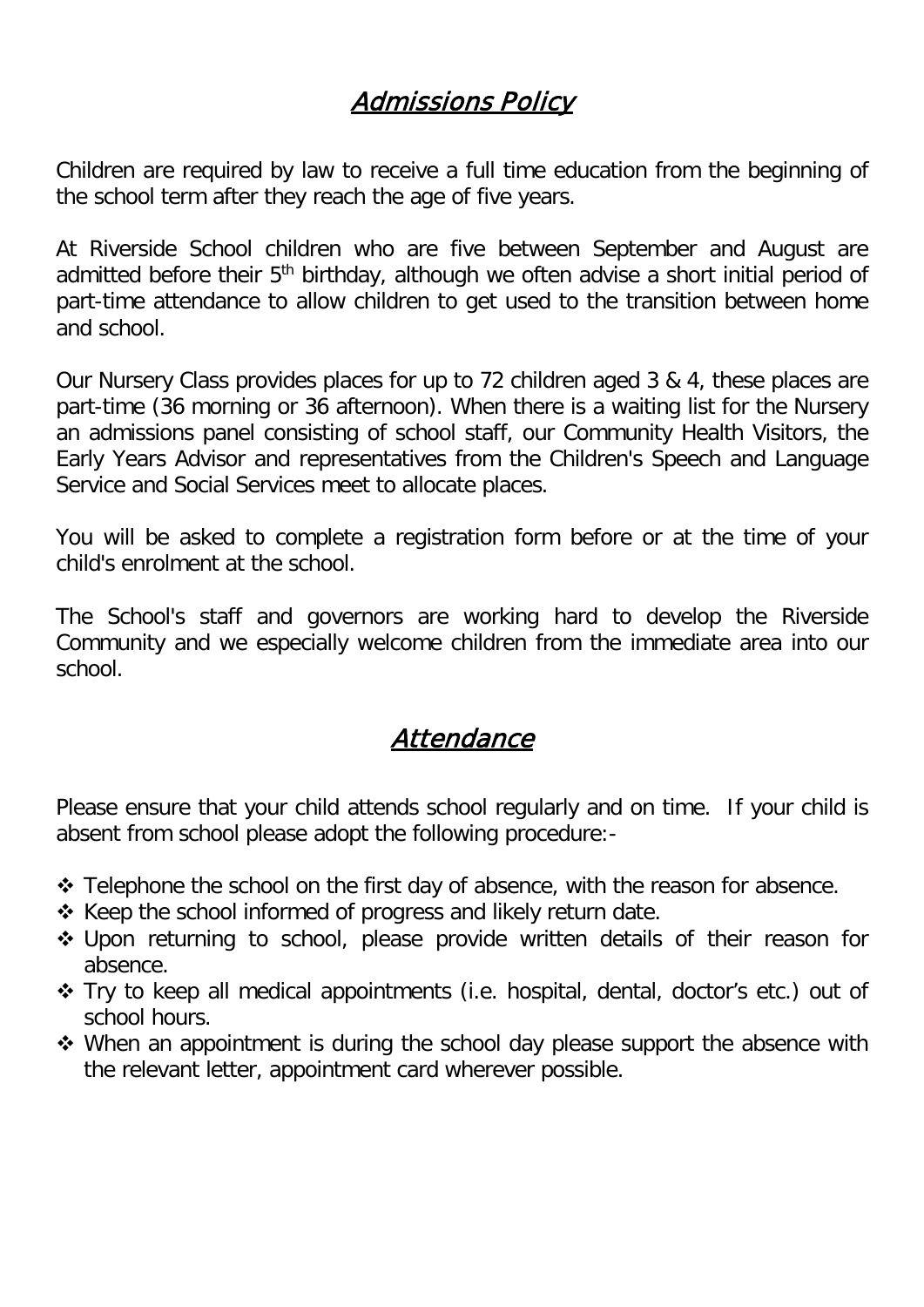## The School Day

The Riverside School Day is as follows:-



Breakfast Club opens at 7.45am and all pupils must have arrived by 8.30am. Once in the Club they must stay on the school grounds and not leave, i.e. to visit the shop.

The school gates open at 8.40am and pupils can enter their school classrooms anytime from 8.50am to 9.00am. Pupils arriving after

9.00am are considered late.

The end of the school day is 3.10pm.



After School Club starts at 3.15pm and runs until 5.30pm. Children have access to homework club, ICT, snacks and food, free play, art, cookery and many more activities. Places are booked in advance at the school office. Cost per child is £3.00 3.15pm - 4.30pm £5.00 3.15pm - 5.30pm

Nursery Sessions are Morning: 8.40am – 11.40am

Afternoon: 12.20pm – 3.20pm

# Uniform

The wearing of uniform in primary school is not compulsory but is strongly encouraged.

## **The uniform consists of:-**

Black or dark grey trousers or skirt White polo shirt / white shirt or blouse School sweatshirt\* School Tie\* Purple checked dress\*



(\* Can be purchased from the National School Wear Centre in Mayflower Street, Plymouth or on line with School Trends via a link on the school website)

## **PE Kit:-**

Dark Shorts Plain white T-shirt Safe suitable footwear Dark tracksuit if needed for outside sports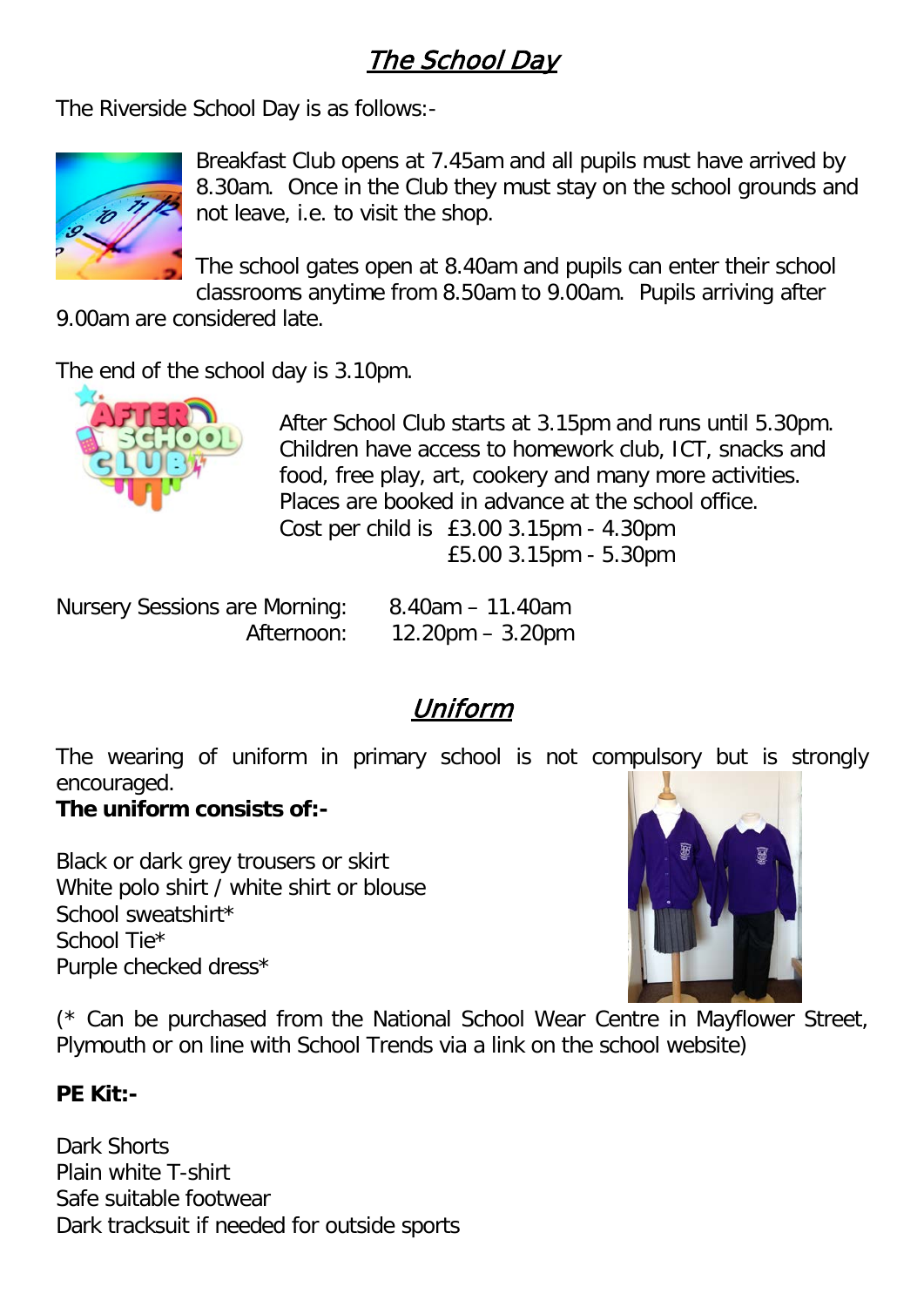# Charging Policy

The overriding principle of all local authority schools is that education should be provided free of charge.

However, there are times when special activities are planned, which simply could not take place without some form of extra funding.



Occasionally we ask the 'PTFA' for funds, but sometimes we invite parents to make financial contributions. Please note that these contributions are entirely voluntary and on all occasions your child is entitled to take part in the activity, whether or not you decide to make a contribution.

On rare occasions we may have to cancel an activity due to lack of funds, but we will never exclude individual children on financial grounds.

We may charge for activities which take place mainly or wholly outside school hours, but in these instances your child's involvement will be optional.

## School Meals



School meals are provided by Eden Foods Limited, who provide a hot school lunch or a salad bar option for £2.00 per day.

The school has a cashless payment system which will be explained by the office staff.

If you are currently on Income Support, Child Tax Credit or Income based Jobseekers Allowance **(those receiving Working Tax Credit** 

**do not qualify)** your child may be entitled to a free school meal. Application forms are available in confidence from the school office.

## **Universal Free School Meals – From September 2014**

As part of a new government initiative **all** Foundation and KS1 children will be entitled to a **Free School Meal.** 

## **All parents entitled to claim under the aforementioned criteria:**

Please continue to complete the necessary application/renewal forms to ensure the school receives the additional pupil funding which is used in a variety of ways to enhance your child's education.